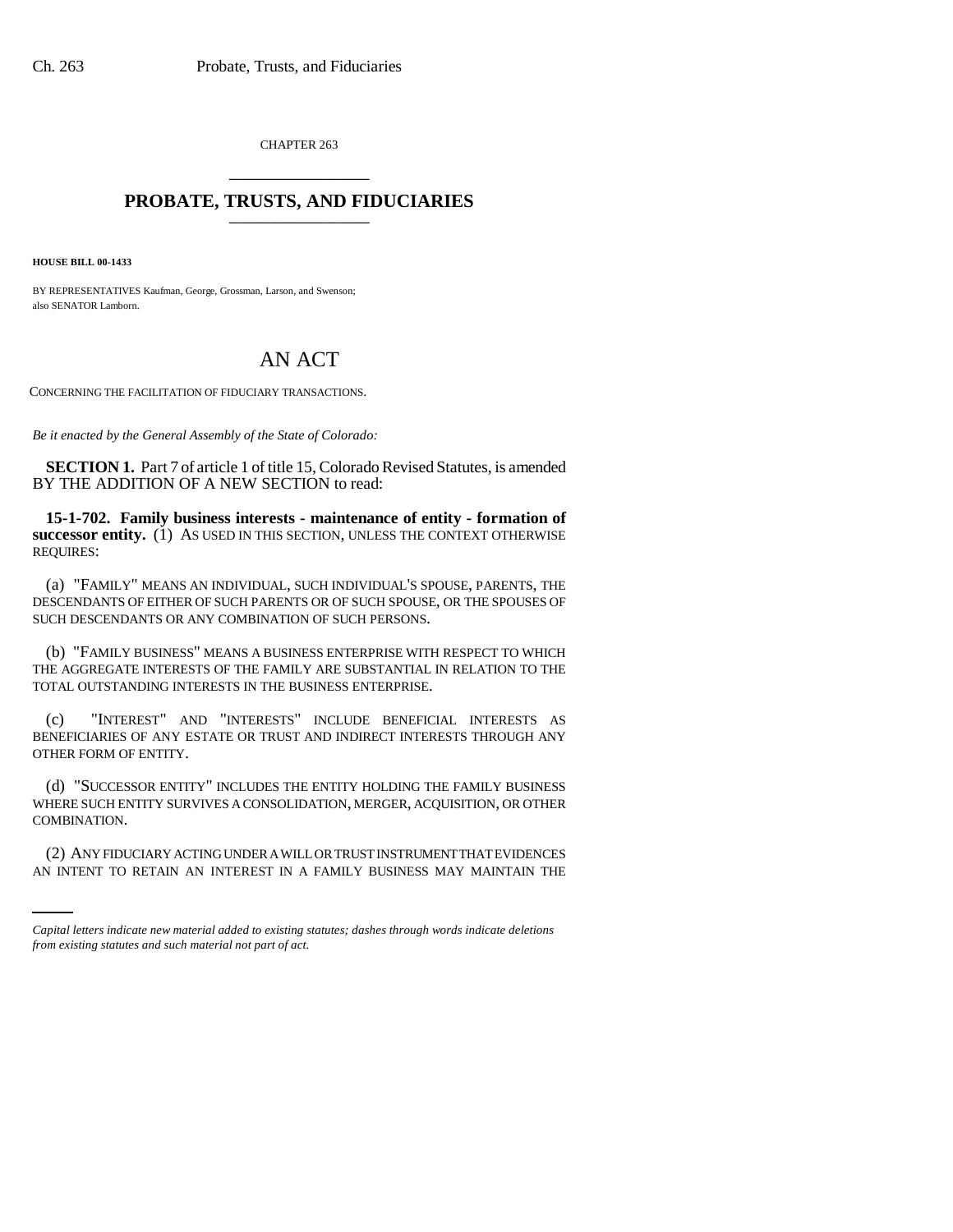INTEREST IN ANY FORM OF ENTITY OR SUCCESSOR ENTITY. SUCH A SUCCESSOR ENTITY MAY BE FORMED BY CONSOLIDATION, MERGER, ACQUISITION, OR OTHER COMBINATION AND SHALL BE CONSIDERED THE SAME ENTERPRISE FOR PURPOSES OF MAINTAINING THE INTEREST IN THE FAMILY BUSINESS WHERE THE INTERESTS OF THE BENEFICIARIES IN THE SUCCESSOR ENTITY ARE SUBSTANTIAL.

(3) EXCEPT AS OTHERWISE PROVIDED IN THE INSTRUMENT UNDER WHICH THE FIDUCIARY IS ACTING:

(a) A FIDUCIARY MAY PROCEED AS PROVIDED IN THIS SUBSECTION (3) WITH THE FORMATION OF SUCH A SUCCESSOR ENTITY WHERE THE FIDUCIARY BELIEVES IN GOOD FAITH THAT THE FORMATION IS ON A FAVORABLE BASIS CONSIDERING ONLY THE OVERALL INTERESTS OF THE BENEFICIARIES INCLUDING THE MAINTENANCE OF A SUBSTANTIAL INTEREST ON THE PART OF THE BENEFICIARIES IN THE ENTERPRISE AND THE VALUE OF SUCH INTEREST IN THE LONG TERM.

(b) A FIDUCIARY MAY VOTE AND OTHERWISE DEAL WITH RESPECT TO INTERESTS IN THE FAMILY BUSINESS AS THE FIDUCIARY BELIEVES IN THE GOOD FAITH EXERCISE OF THE FIDUCIARY'S BUSINESS JUDGMENT, UNDER THE BUSINESS JUDGMENT RULE, TO BE NECESSARY OR APPROPRIATE TO COMPLETE SUCH FORMATION ON SUCH A FAVORABLE BASIS.

(c) A FIDUCIARY MAY, IN THE GOOD FAITH EXERCISE OF SUCH JUDGMENT, ACCEPT A REDUCED PARTICIPATION IN EQUITY, VOTING, AND OTHER RIGHTS AND PREFERENCES INCLUDING A REDUCTION IN VOTING RIGHTS THAT RESULTS IN LESS THAN VOTING CONTROL OF THE SUCCESSOR ENTITY.

(d) A FIDUCIARY MAY PROCEED WITHOUT NOTICE TO THE BENEFICIARIES WHERE DISCLOSURE IS FORBIDDEN BY LAW OR WHERE THE FIDUCIARY BELIEVES IN THE GOOD FAITH EXERCISE OF SUCH JUDGMENT, THAT NONDISCLOSURE IS NECESSARY TO COMPLETE SUCH FORMATION ON SUCH A FAVORABLE BASIS.

(4) THIS SECTION SHALL APPLY TO ANY INTERESTS HELD BY AN ESTATE OR TRUST IN A FAMILY BUSINESS ON OR AFTER THE EFFECTIVE DATE OF THIS SECTION AND TO THE FORMATION OF ANY ENTITY OR SUCCESSOR ENTITY COMPLETED AFTER THE EFFECTIVE DATE OF THIS SECTION.

**SECTION 2.** 15-10-403 (3) (d) and (4) (b), Colorado Revised Statutes, are amended to read:

**15-10-403. Pleadings - when parties bound by others - notice.** (3) Persons are bound by orders binding others in the following cases:

(d) An unborn, or unascertained, MINOR, OR INCAPACITATED person who is not otherwise represented is bound by an order to the extent his OR HER interest is adequately represented by another party having a substantially identical interest in the proceeding.

(4) Notice is required as follows:

(b) Notice is given to unborn, or unascertained, MINOR, OR INCAPACITATED persons